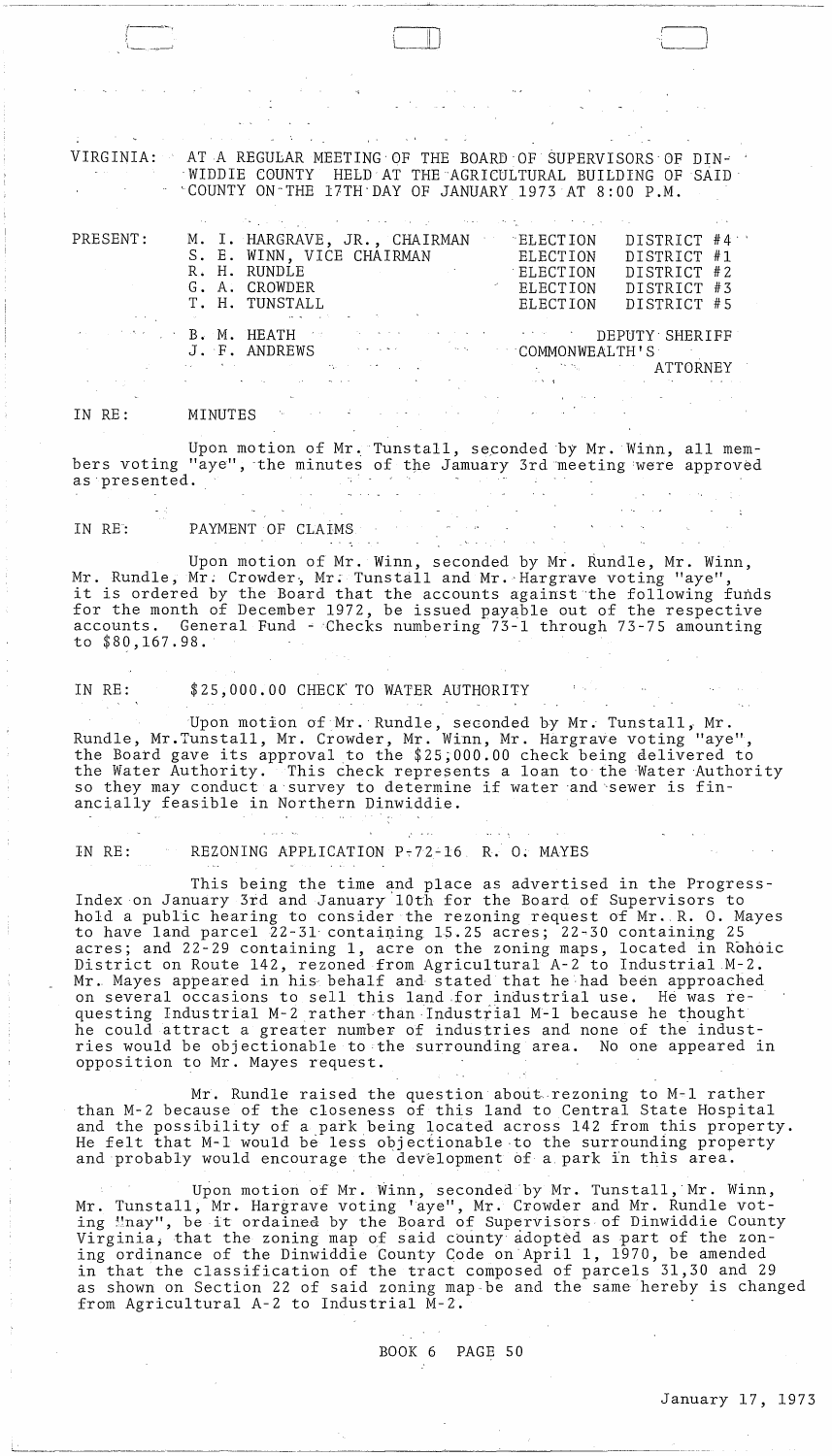IN RE: REZONING APPLICATION P-72-l7 A. K. BUTTERWORTH & MRS. H.M.C. BARROW

This being the time and place as advertised in the Progress-Index on January 3rd and 10th for the Board of Supervisors to. hold a public hearing to consider the rezoning application of Mr. A. K. Butterworth and Mrs. H. M. C. Barrow, to have land parcel 46-10 on the zoning maps containing 174.9 acres located in Rowanty District on Route 660 rezoned from Agricultural A-2 to Residential R-2. Mr. Butterworth appeared in behalf of this request and stated that a housing development including single family, deplexes and multi-family dwellings would be located on this property. In addition, Mr. Butterworth stated that he probably would not get a chance to sell this property again, and that this money would be used for his retirement. The following people appeared in opposition to this request. Mr. & Mrs. Franklin Chambers, Mrs. Lois Washer,  $\stackrel{\text{M}}{\text{Mr}}$ . Robert Hoyle, Mr. John Chambers, and Mr. E. C. Lassiter. These people contended that they did not know what type of dwellings were going pre contended that they did not know what type of dweffings were going<br>in this subdivision, consequently they were afraid that it would lower the standards of that area. That renters were not as conscientious as. people who owned their property and consequently this might:result;in people destroying not only their own preperty but the property of the surrounding land owners. In addition, with this concentration of people it would increase the traffic in this area.

The County Administrator informed the Board that when Mr. Butterworth made this application he was instructed to have the proper maps, sketches, etc. of what was to be place on this property. In addition, Mr. Jeff Brown, representing the group that wished to purchase this property said he would prepare these papers and have them at the Planning Commission meeting. Mr. Brown appeared at the Planning Commission meeting, but did not present any maps or sketches showing what was planned for this property, and the County Administrator thought that in all fairness to the opposition group and the Board of Supervisors that this rezoning request should be delayed until proper documentation was made of the planned use of this property.

Upon motion of Mr. Winn, seconded by Mr. Crowder, Mr. Winn, Mr. Crowder, Mr. Rundle, Mr. Tunstall voting "aye", Mr. Hargrave "nay", Mr. Crowder, Mr. Rundie, Mr. Tunstall voling aye , Mr. Haigrave nay ,<br>be it ordained by the Board of Supervisors of Dinwiddie County Virginia, that the zoning map of said County adopted as a part of the zoning ordinance in the Dinwiddie County Code on April 1, 1970, be amended in that the classification of the tract composed of parcel 10 as shown on Section 46 of said zoning map be and the same hereby is changed from Agricultural 46 of said zoning map be and the same hereby is changed from Agricultural<br>A-2 to Residential R-2.

#### IN RE: REZONING APPLICATION P-72-l8 W. D. ALLEN

This being the time and place as advertised in the Progress-Index on January 3rd and 10th for the Board of Supervisors to hold a public hearing to consider the rezoning request of Mr. W. D. Allen, Jr., to have land parcel 33-63 containing 66.22 acres located in Rohoic District on U. S. Route 1, rezoned from Agricultural A-2 to Business B-2. Mr. W. B. Knott, Jr., appeared in behalf of Mr. Allen. No one appeared in opposition: Mr. Knott stated that they already had a sale for a portion of this land to be used for business and he felt since the land was located between U. S. Route 1, and Interstate 85 and a business already being located adjacent to this property, this was the proper zoning.

Upon motion of Mr. Winn, seconded by Mr. Tunstall, all members voting "aye", be it ordained by the Board of Supervisors of Dinwiddie county Virginia, that the zoning map of said county adopted as a part of the zoning ordinance in the Dinwiddie County Code on April 1, 1970, be amended in that the classification of the tract composed of parcel 63 as shown on Section 33 of said Zoning Map be and the same hereby is changed from Agricultural A-2 to Business B-2.

### IN RE: REZONING APPLICATION P-72-20 C. L. KNOTT, JR.

,-.----~

ب د سنه

This being the time and place as advertised in the Progress-Index on January 3rd and 10th for the Board of Supervisors to hold a public hearing to consider the rezoning request of Mr. Charles L. Knott, Jr., to have that portion of land parcel 32-64 on the zoning maps containing 6 acres located at the Southeast corner of the Intersection of State Route 613 and State Route 661 rezoned as follows: Approximately 5 acres from Agricultural A-2 to Residential R-l and one acre from Agricultural A-2 to Business B-2. Mr. W. C. Knott appeared in behalf of Mr. Charles L. Knott, Jr. No one appeared in opposition. Mr. Knott stated that the land rezoned to Residential would be used to build homes

 $\mu$  -particles are respectively.

I '--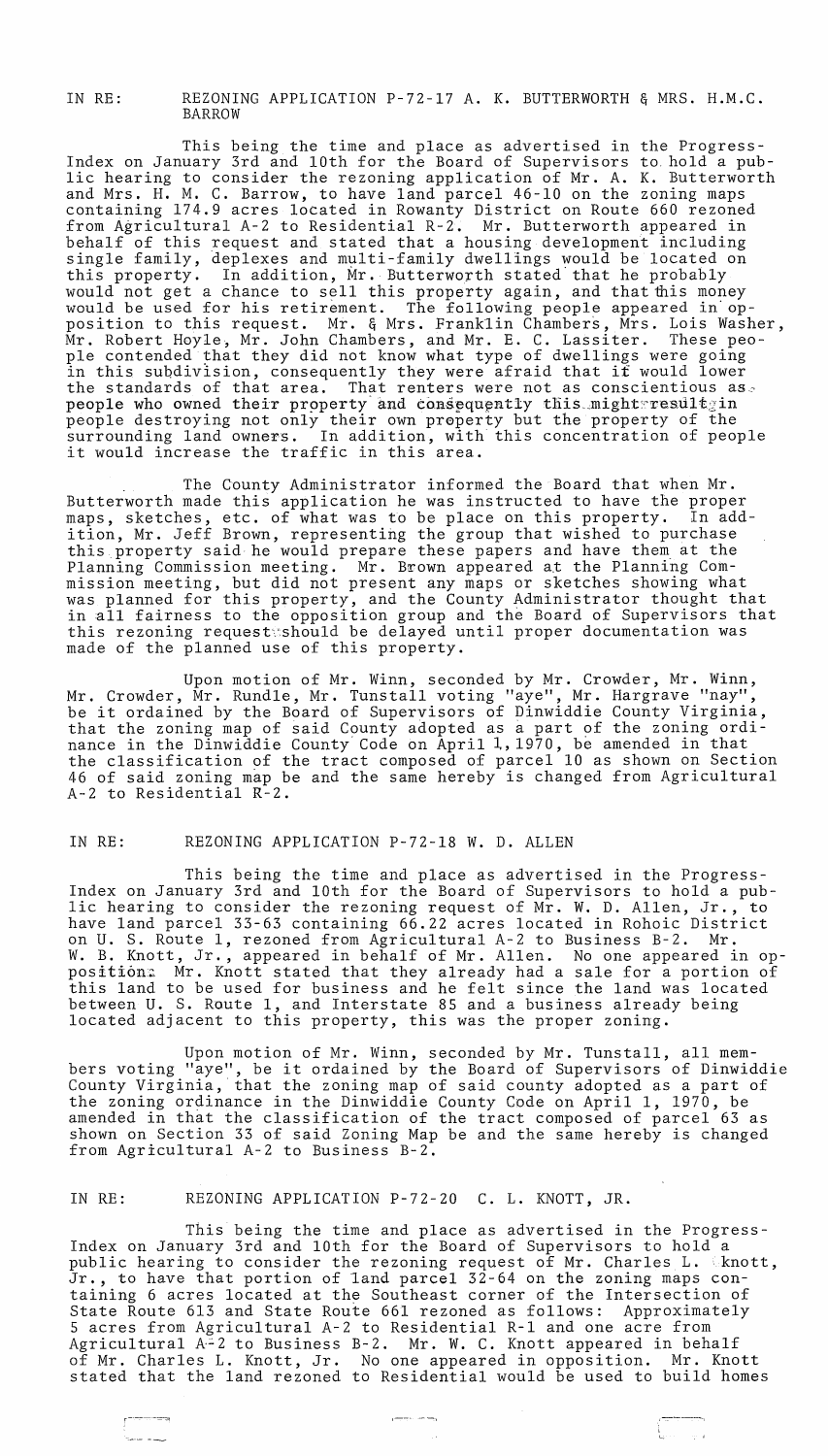for people that worked for he and his brother. The reason for a Residential R-2 request rather than R-I or R-IA was that R-2 is better suited to be adjacent to a business classification, and the reason for a Residential.request at all, was that since four or five houses would a Residential request at all, was that since four of five houses would<br>be very close togehter, it was felt that a restrictive classification would be better than a more lenient one such as Agricultural A-2 which would allow such things as chicken houses and hog pens. The one acre'requested to be rezoned to Business B-2 was located at the Intersection of State Routes 661 and 613 and because of this, it would be better suited for a business location rather than placing a home there. In addition, this one acre of land was across the road from a present business.

Upon motion of Mr. Rundle, seconded by Mr. Winn, all members voting "aye", be it ordained by the Board of Supervisors of Dinwiddie County Virginia, that the zoning'map.of said county,adopted as a part of the zoning ordinance in the Dinwiddie County Code on April 1, 1970 be amended in that the classification of the tract composed of parcel 64 as shown on Section.32 of said zoning map, be and the same hereby is changed as fol-<br>lows: Approximately 1 acre in the immediate area of the Intersection Approximately 1 acre in the immediate area of the Intersection<br>tes 613 and 661 rezoned from Agricultural A-2 to Business B-2. The of Routes 613 and 661 rezoned from Agricultural A-2 to Business B-2. balance of this 6 acres be'rezoned from Agriculturai A-2 to Residential R-2. ,At this time, Mr. Hargrave, the Chairman, turned the chair over to Mr. Winn, the vice chairman.

### IN RE: P-72-19 M. I. HARGRAVE, JR.

, and the set of  $\Box$ 

'I--~' ,

This being the time and place as advertised in the Progress-Index on January 3rd and January 10th for the Board of Supervisors to hold a public, hearing to consider the rezoning request of Mr. M. I. Hargrave, Jr., to have land parcel 58-7 on the zoning maps, containing 107.4 acres, located in Rowanty District on Route 703 rezoned from Agricultural *A-2* to Industrial M-2.Mr. Hargrave appeared in his behalf, no one appeared in opposition. Mr. Hargrave told the Board that he wished to rezone the land at the present time before the area became too populated. He also stated he felt that since this land was located between I-85 and the Seaboard Coastline Railroad and bordered on the North by Route 703, it was better suited for Industrial use;

'Upon motion of Mr. Tunstall, seconded by Mr. Rundle, Mr. Tunstall, Mr. Rundle, Mr. Winn and Mr. Crowder voting, "aye", (Mr. Hargrave stail, MI. Rundle, MI. Will and MI. Crowder voting. aye, (MI. Hargrave<br>did not participate in the voting), be it ordained by the Board of Supervisors of Dinwiddie County Virginia, that the zoning maps of said County adopted as a part of the zoning ordinance of the Dinwiddie County Code on April 1, 1970, be amended in that the classification of the tract composed of parcel 7 as shown on Section 58 of said zoning map, be and the same hereby is changed from Agricultural A-2 to Industrial M-2.

### IN RE: DINWIDDIE VOLUNTEER FIRE DEPARTMENT SIREN,

Mr. Robert Mengel, Fire Chief, and Mr. Billy Hodges, president, requested that they be allowed to move the siren from its location near the old' jail to the location of the new jail.

Upon motion of Mr. Winn, seconded by Mr. Tunstall, all members voting "aye", the Dinwiddie Volunteer Fire Department was granted its request to move the siren to the new jail and that no money be appropriated by the County for the moving of this siren.

## IN RE: DINWIDDIE VOLUNTEER FIRE DEPARTMENT ENTRANCE TO NEW FIRE HOUSE

. . The Dinwiddie Board of Supervisors at its last meeting had requested the Dinwiddie Volunteer Fire Department' "s get bids from firms to grade and surface the entrance to.the Dinwiddie County Volunteer Fire Department building.' Mr. Robert Mengel, Fire Chief, and'Mr. Billy Hodges, president, presented the following three bids: ' Short Paving Company, \$1335.00; Prince Paving' Company of Hopewell, \$1600.00 and Shoe' Smith, \$2200.00.

After much discussion, the Board decided to let the State Highway Department do the work for them rather than contract it out to a private firm ..

Upon motion of Mr. Rundle, seconded by Mr. Winn, Mr. Rundle, Mr. Winn, Mr. Crowder, Mr. Tunstall, Mr. Hargrave voting "aye", the Board instructed the County Administrator to contact the Highway Department and get an estimate on how much it would cost to grade, stabilize and sur-

January 17, 1973